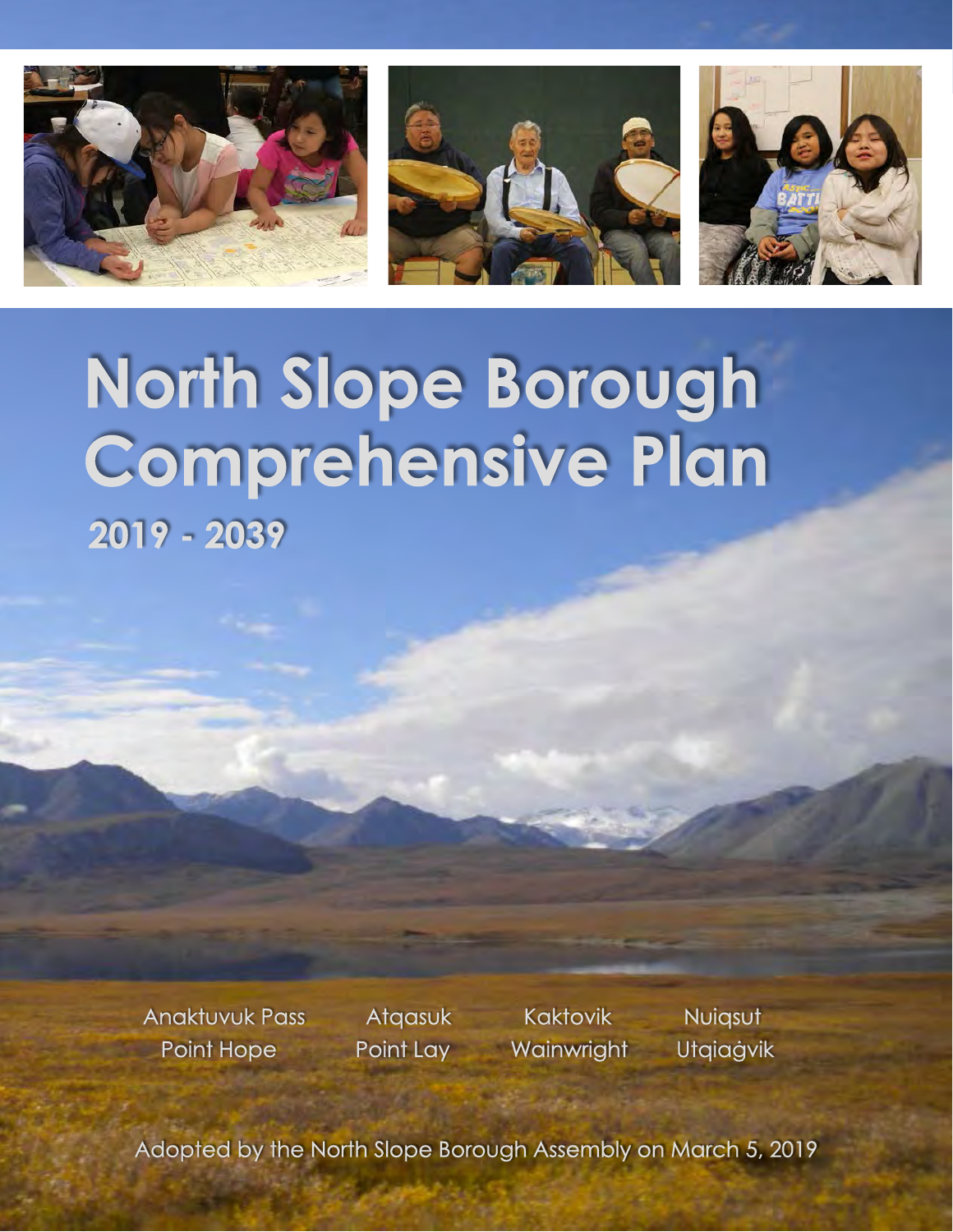

Chapter photo credit: Chapter title page photos are from ShoreZone<sup>1</sup> with the exception of Chapter 3, which was provided by ASRC.

 $\overline{\phantom{a}}$ 



<span id="page-1-0"></span><sup>1</sup> ShoreZone. 2018. *ShoreZone Photo Gallery.* [www.shorezone.org.](http://www.shorezone.org/)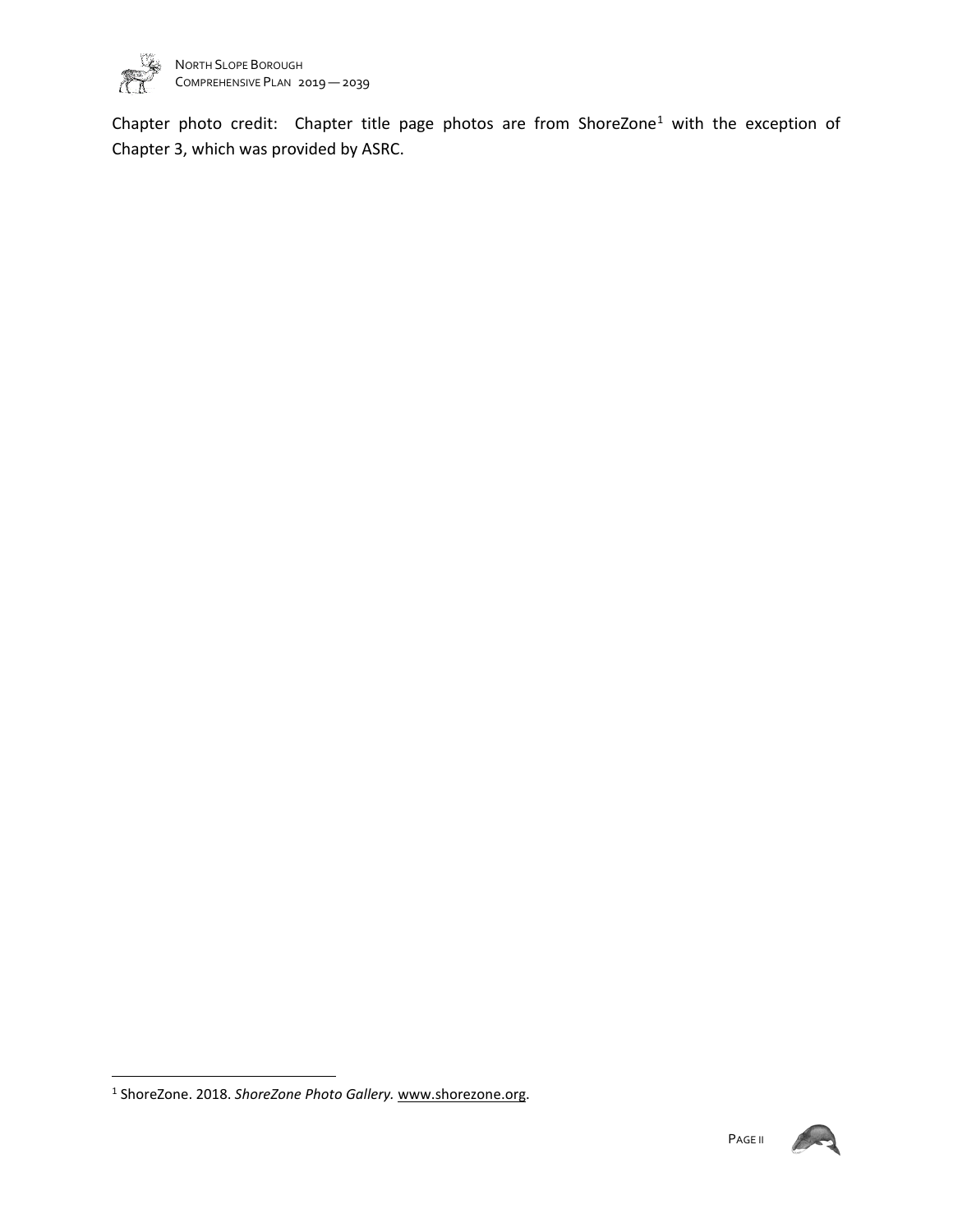

## NSB Mayoral Introduction



Dear North Slope Borough Residents,

The North Slope Borough has a long history of planning for its future. The first North Slope Borough Comprehensive Plan was adopted in 1983; it was last updated in 2005 – fourteen years ago. The first borough plan and its subsequent update, serve as decisive milestones in local self-determination for development control of North Slope lands and resources. The 1983 comprehensive plan gave our relatively young regional government greater control in protecting the wildlife and subsistence activities on which we depend for our cultural and nutritional sustenance. The creation of

that important document also led to the adoption of the subdivision and land management regulations in Titles 18 & 19 that remain the fundamental regulatory tools that we utilize for development decisions to protect our land and responsibly guide the development of our vast natural resources. The 2005 update allowed us to further articulate the needs and issues facing our communities with a renewed vision for the future and strategies to implement that vision. Now we again have an updated plan  $-$  one that continues to reflect the values of our residents while also identifying current issues and needs with a new strategy for the future.

Comprehensive plans focus on community development. They address compatibility issues between land use, natural resource management and preservation, identification and preservation of historically and culturally significant lands, and planning for infrastructure needs. They can also include issues and needs related to health, economic development, education, recreation, and housing. Most importantly, comprehensive plans provide a vision for the future with goals and implementation strategies to achieve that vision. Land regulations, capital plans, master plans, and issue-specific studies implement the vision and policies from a comprehensive plan. Our adopted village plans include many or all of these issues, as well as others pertinent to each community. Now that we have adopted village comprehensive plans for every community with the exception of Nuiqsut, which was postponed at the village leadership's request, we will use the plans' guidance coupled with the regional perspective provided in this plan to go forward into the future with a common vision.

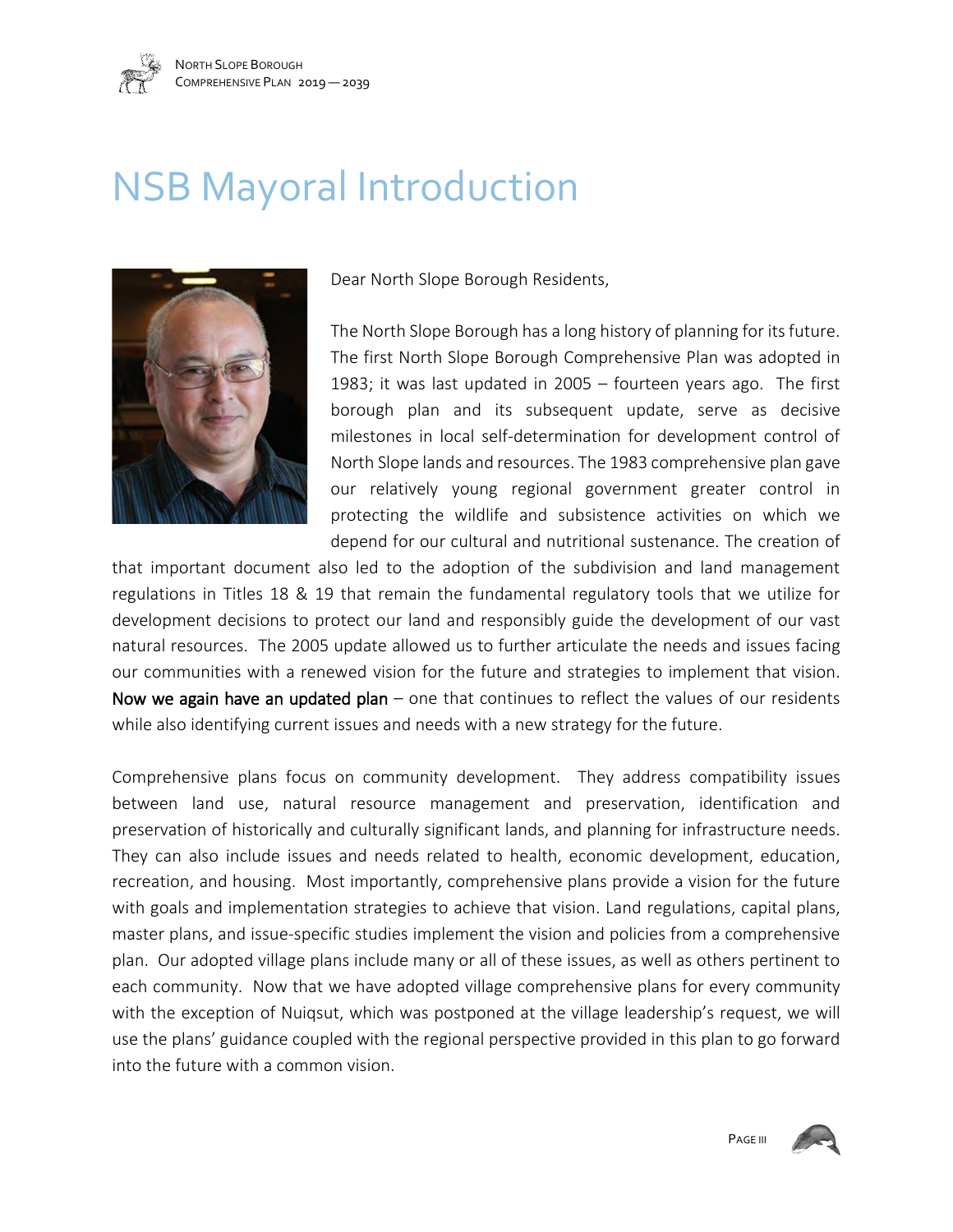

The creation of this comprehensive plan involved significant community involvement and stakeholder input over the last fifteen months. The input and guidance provided by our residents serves as the plan's backbone. Five workshops were held a year ago to identify the Borough's Strengths, Weaknesses, Opportunities, and Threats (SWOT Analysis). This process was essential to develop this comprehensive plan's contents and direction. The SWOT discussions assisted in creating a vision statement that represents what we want for the future in our region over the next two decades as an overarching guide for borough policies, programs, and development across the North Slope. The SWOT workshops also provided invaluable insight on the assets we need to build on, what challenges we need to deal with, and what opportunities we should capitalize on. The discussions and input from the SWOT workshops were collectively integrated into the plan so that it reflects the borough's values, priorities, and culture. Borough staff also traveled to every village to seek additional input on the plan's contents.

While times have changed, our Iñupiat culture and self-determination endures. Respect for elders, value for family and tradition, and subsistence continue to be integral to our daily lives. It is through our community spirit and regard for our Iñupiat values, we endeavor to build stronger synergies with all organizations that serve residents of the North Slope Borough: federal and state governments, ASRC, village corporations, local and Tribal governments, neighboring jurisdictions, and others. This plan is one tool that guides us in deciding our future and communicates to those outside the North Slope what we expect for our region and our people.

Quyanaqpak,

Mayor Harry K. Brower, Jr.

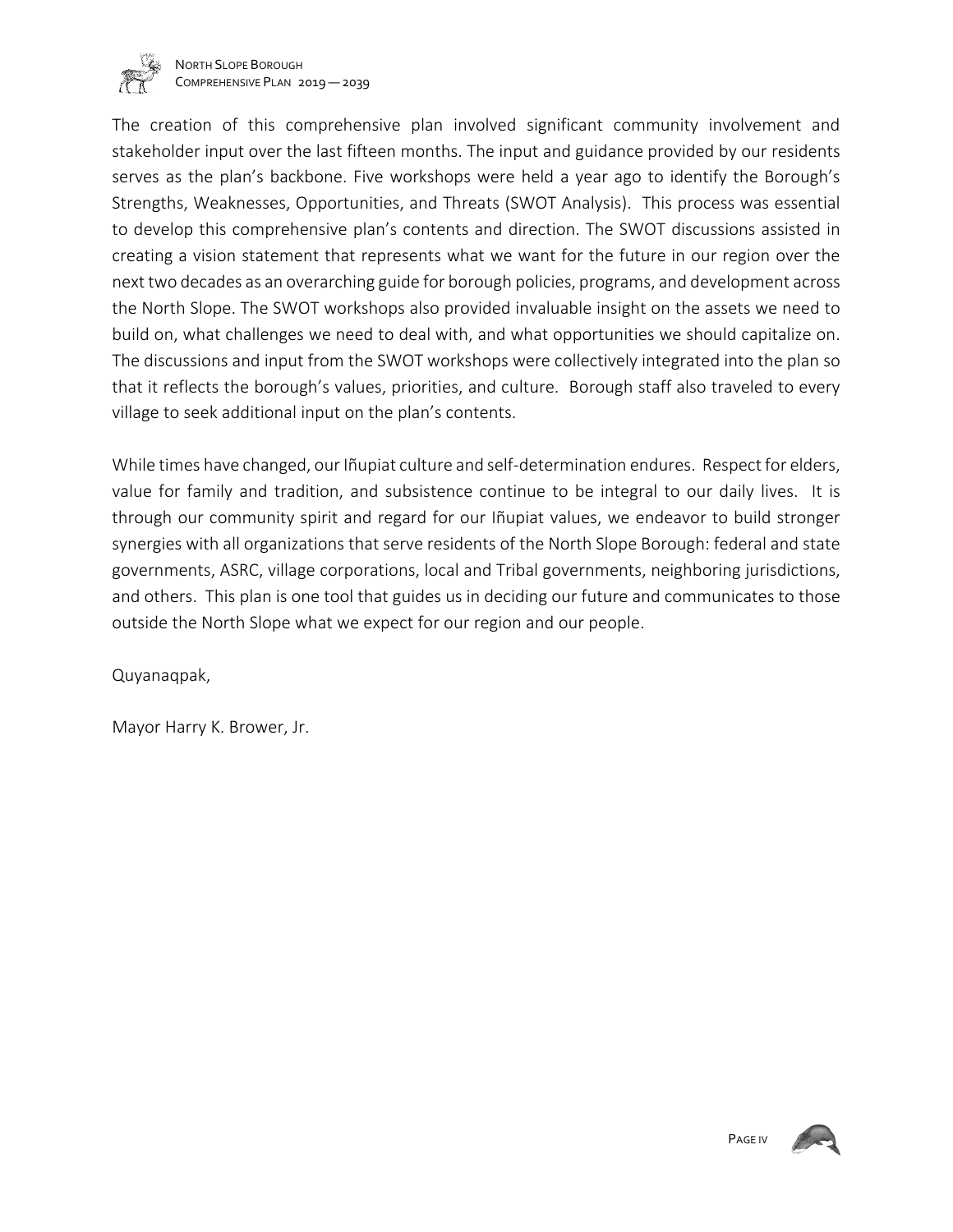

## North Slope Borough Comprehensive Plan

Adopted on March 5, 2019

North Slope Borough Assembly Ordinance #75-06-73 North Slope Borough Planning Commission Resolution #2019-01



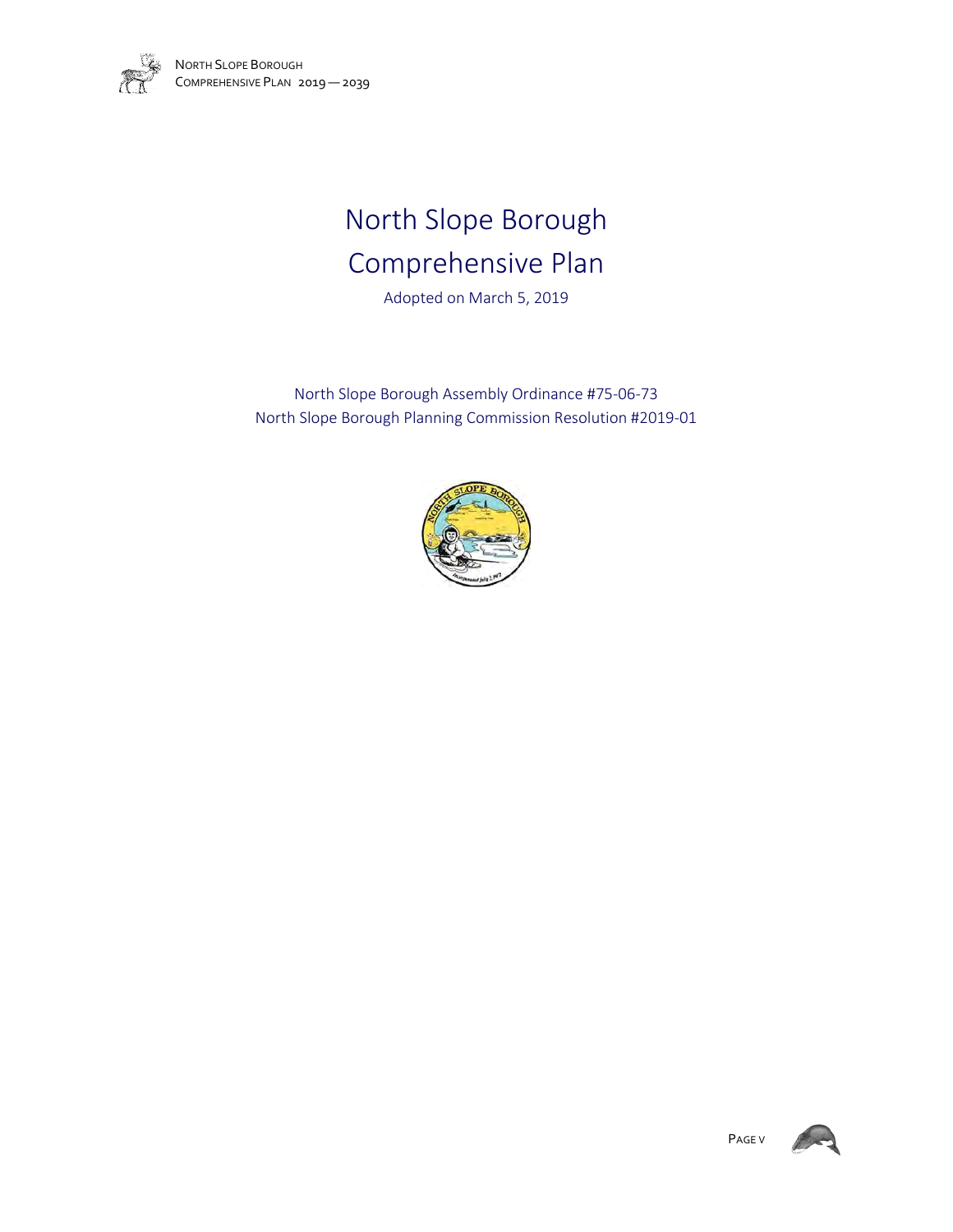

This page is intentionally left blank

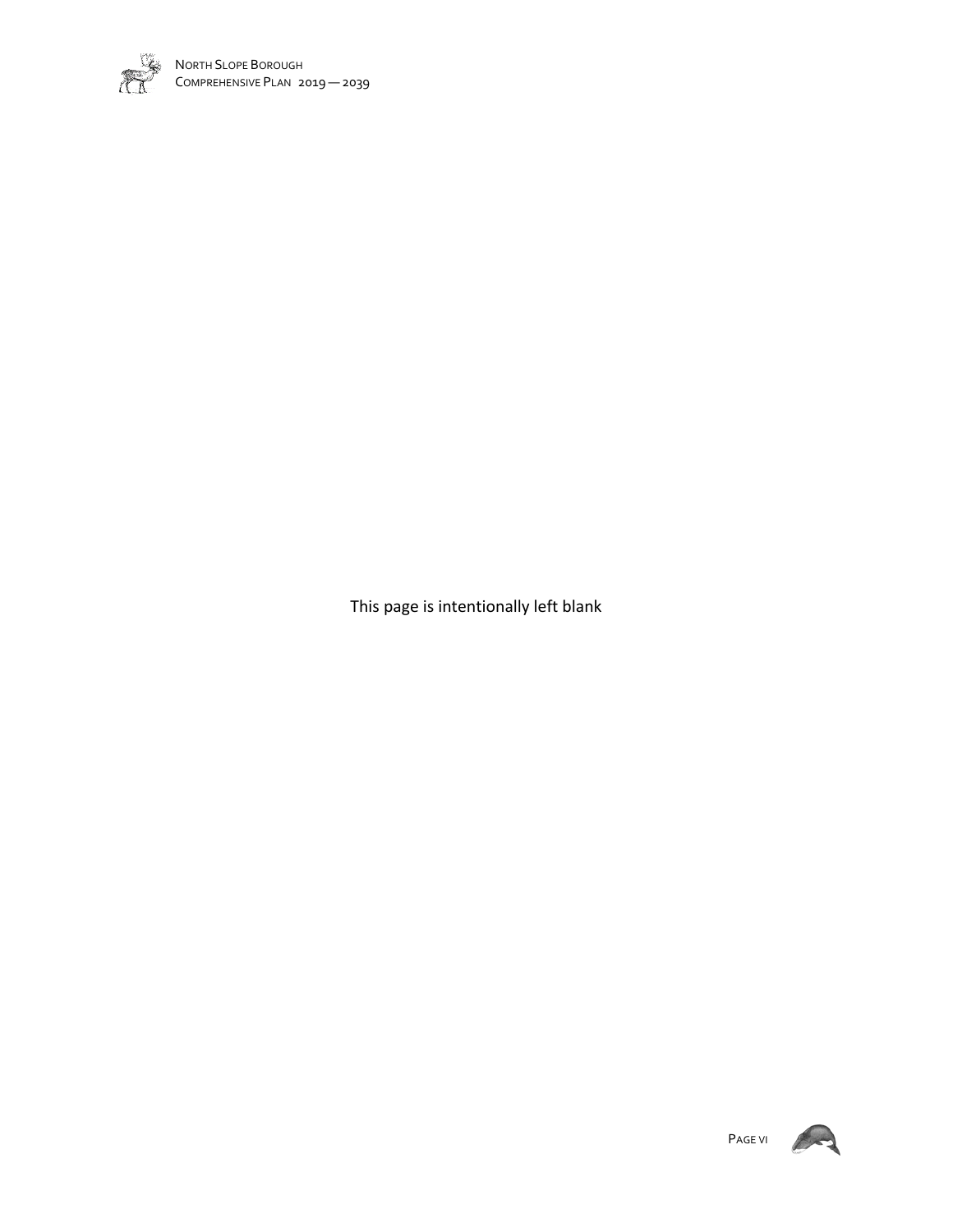

#### NORTH SLOPE BOROUGH MAYOR

Harry K. Brower Jr.

#### NORTH SLOPE BOROUGH ASSEMBLY

John Hopson Jr., President, Wainwright Roy M. Nageak, Sr., Vice President, Utqiaġvik Herman Ahsoak, Utqiaġvik Vernon James A. Edwardsen, Utqiaġvik Doreen Ahgeak Lampe, Utqiaġvik A. Steve Oomittuk, Point Hope

Crawford Patkotak, Utqiaġvik Jerry Sikvayugak, Anaktuvuk Pass & Kaktovik Thomas Napageak, Jr., Nuiqsut & Deadhorse Bill Tracey, Sr., Point Lay & Atqasuk Josiah Patkotak, Utqiaġvik

#### NORTH SLOPE BOROUGH PLANNING COMMISSION

Paul Bodfish, Sr., Chair, Atqasuk Oliver Peetook, Wainwright Nora Jane Burns, Kaktovik Lawrence Burris, Anaktuvuk Pass Glenn Roy Edwards, Barrow Bill Tracey, Sr., Point Lay Eli Nukapigak, Nuiqsut Caroline Cannon, Point Hope

#### COMPREHENSIVE PLANNING STAKEHOLDER COMMITTEE

Ida Angasan, Kaktovik Bob Harcharek, Utqiaġvik John Hopson, Jr., Wainwright Susan Mekiana-Morry, Anaktuvuk Pass George Sielak, Nuiqsut A. Steve Oomittuk, Point Hope Bill Tracey, Sr., Point Lay Doug Whiteman, Atqasuk

#### NORTH SLOPE BOROUGH MAYOR'S OFFICE

Forrest "Deano" Olemaun, Chief Administrative Officer Ken Robbins, Advisor to the Mayor

#### NORTH SLOPE BOROUGH DEPARTMENT OF PLANNING &COMMUNITY SERVICES

Gordon Brower, Director Mabel Kaleak, Deputy Director Matt Dunn, former Deputy Director Carolyn Thompson, Community Planning Division Manager Jason Bergerson, Assistant to the Land Management Administrator

#### **CONSULTANTS**

ASRC and ASRC Energy Services Richard Reich and Robin Sanford

UMIAQ Environmental and UMIAQ Design and Municipal Services Erika Green, Emily McDonald, Joe Daniels, Wes Hendley, Terri Mitchell, and Margaret Hinz-Neason

> Terratechnika Jon Dunham

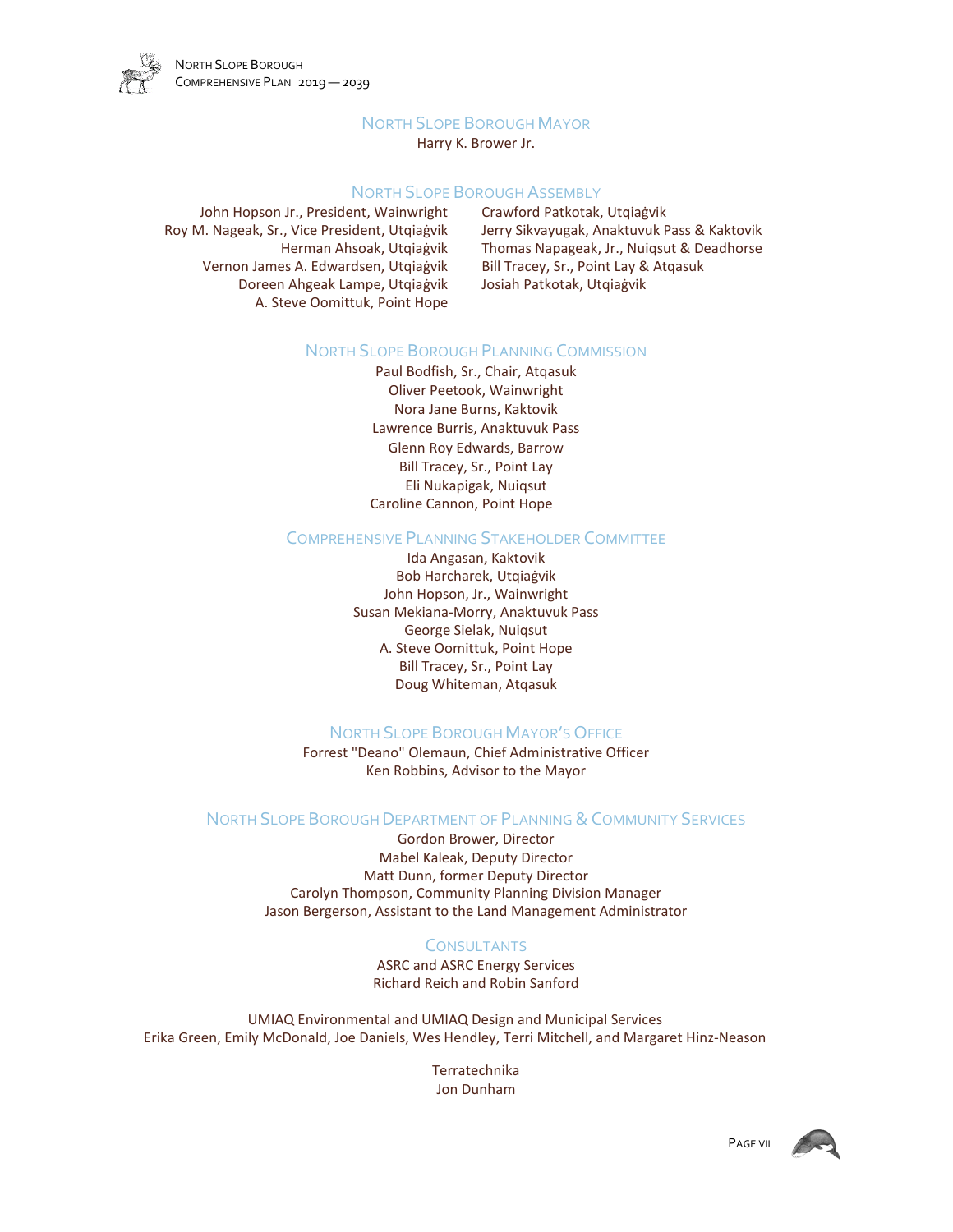

## <span id="page-7-0"></span>Acknowledgements

The North Slope Borough Department of Planning and Community Services provided leadership for development of this Comprehensive Plan, including Planning Director Gordon Brower, Deputy Director Mabel Kaleak, former Deputy Director Matt Dunn, Community Planning Division Manager Carolyn Thompson, and Assistant to the Land Management Administrator Jason Bergerson. UMIAQ Environmental developed this plan under contract with ASRC Energy Services, Alaska. Glenn Gray and Associates provided the Adaption Strategies for Climate Change Impacts in Appendix E.

The Comprehensive Planning Stakeholder Committee provided invaluable input on improving both the plan and the planning process. The Arctic Slope Native Association, Tagiugmiullu Nunamiullu Housing Authority, and Iḷisaġvik College all provided important comments and corrections on the plan's contents. Most importantly, North Slope community residents in every village deserve a special acknowledgement for contributing their time and direction for the contents of this plan during public meetings and with written comments.

The Planning Team thanks Dr. Edna Ahgeak MacLean for translating the vision statement and Beverly Hugo for translating the executive summary. Their contribution to this plan is greatly appreciated.

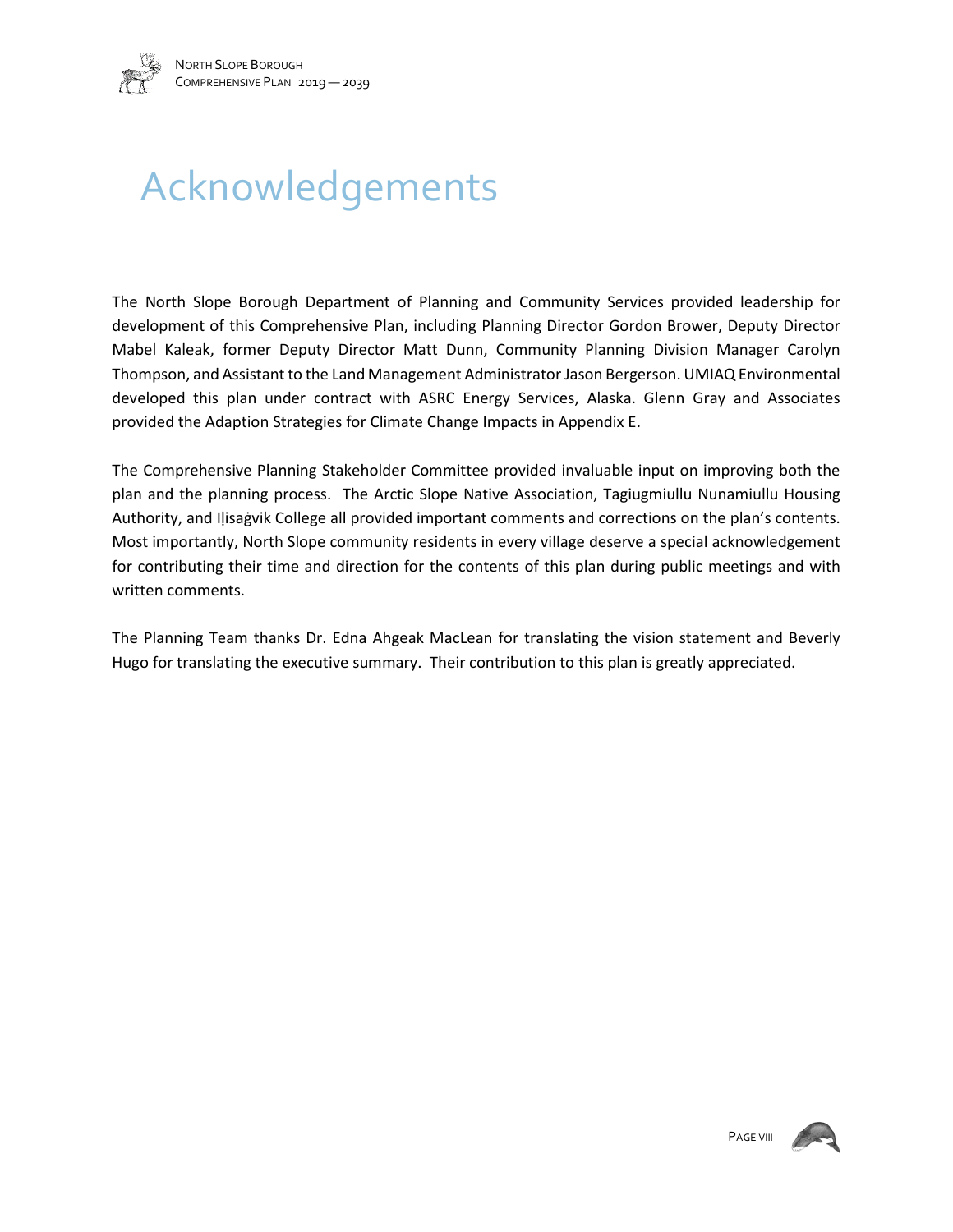

## **TABLE OF CONTENTS**

| Chapter One: History, Culture, and Government                     | 3   |
|-------------------------------------------------------------------|-----|
| Chapter Two: Comprehensive Planning Background                    | 33  |
| Chapter Three: Vision 2039                                        | 65  |
|                                                                   | .69 |
| Chapter Four: Population                                          | 71  |
| Chapter Five: Natural Environment                                 | 85  |
| Chapter Six: Subsistence                                          | 103 |
| Chapter Seven: Public Facilities                                  | 129 |
| Chapter Eight: Service Area 10                                    | 157 |
| Chapter Nine: Transportation                                      | 171 |
| Chapter Ten: Energy                                               | 211 |
| Chapter Eleven: Housing                                           | 233 |
| Chapter Twelve: Education                                         | 253 |
| Chapter Thirteen: Economy & Economic Development                  | 269 |
| Chapter Fourteen: Health & Safety                                 | 295 |
| Chapter Fifteen: Land Use & Land Management                       | 317 |
|                                                                   |     |
| Chapter Sixteen: Plan Implementation                              | 381 |
|                                                                   |     |
|                                                                   |     |
| Appendix A: Assembly Ordinance and Planning Commission Resolution | 429 |
| Appendix B: Comprehensive Planning Outreach                       | 433 |
| Appendix C: Barrow High School Student Government SWOT Workshop   | 435 |
| Appendix D: Public Facilities Capacities and Forecasts            | 437 |
| Appendix E: Adaptation Strategies for Climate Change Impacts      | 447 |
| Appendix F: Public Review Comments                                | 457 |

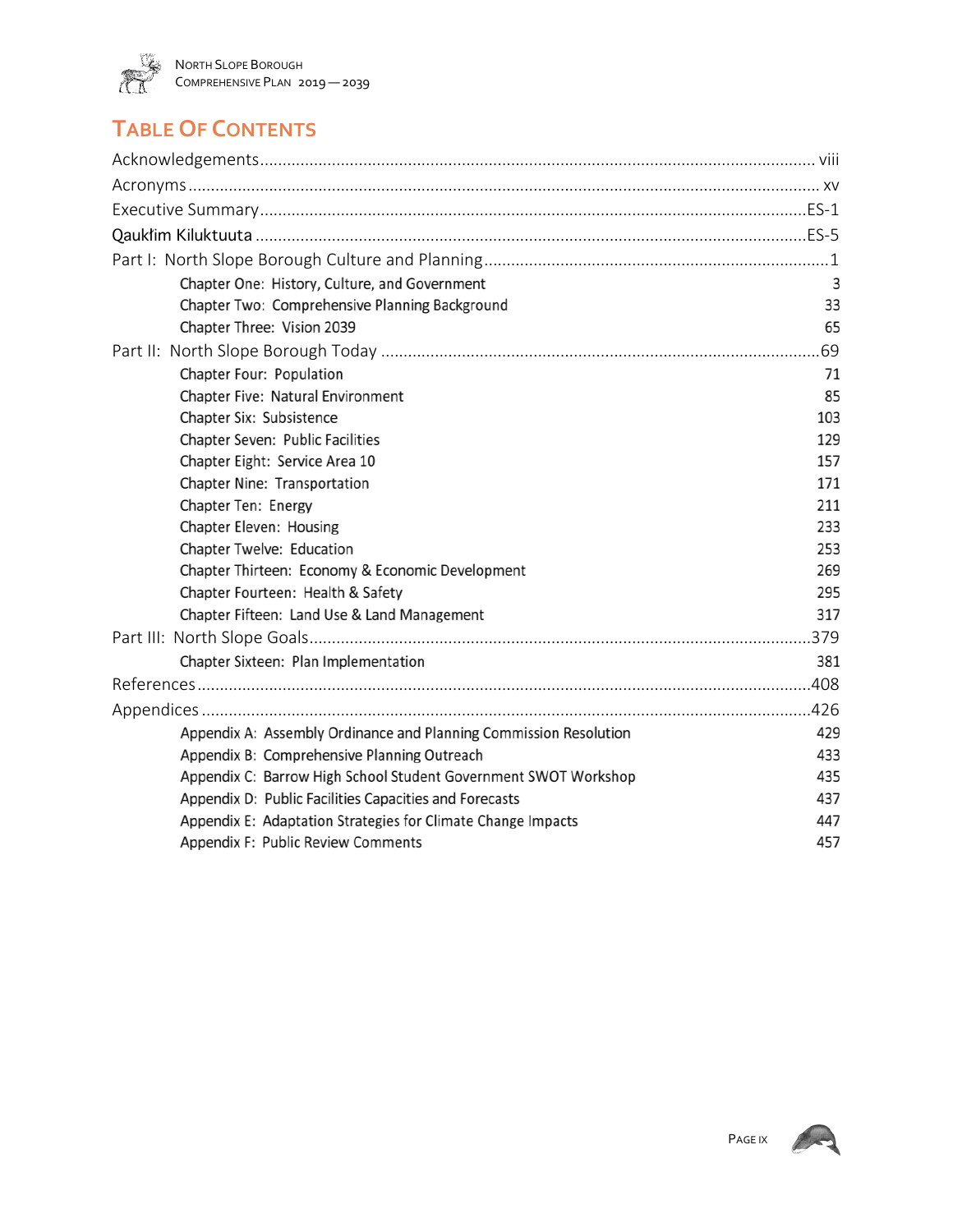

### **TABLE OF FIGURES**

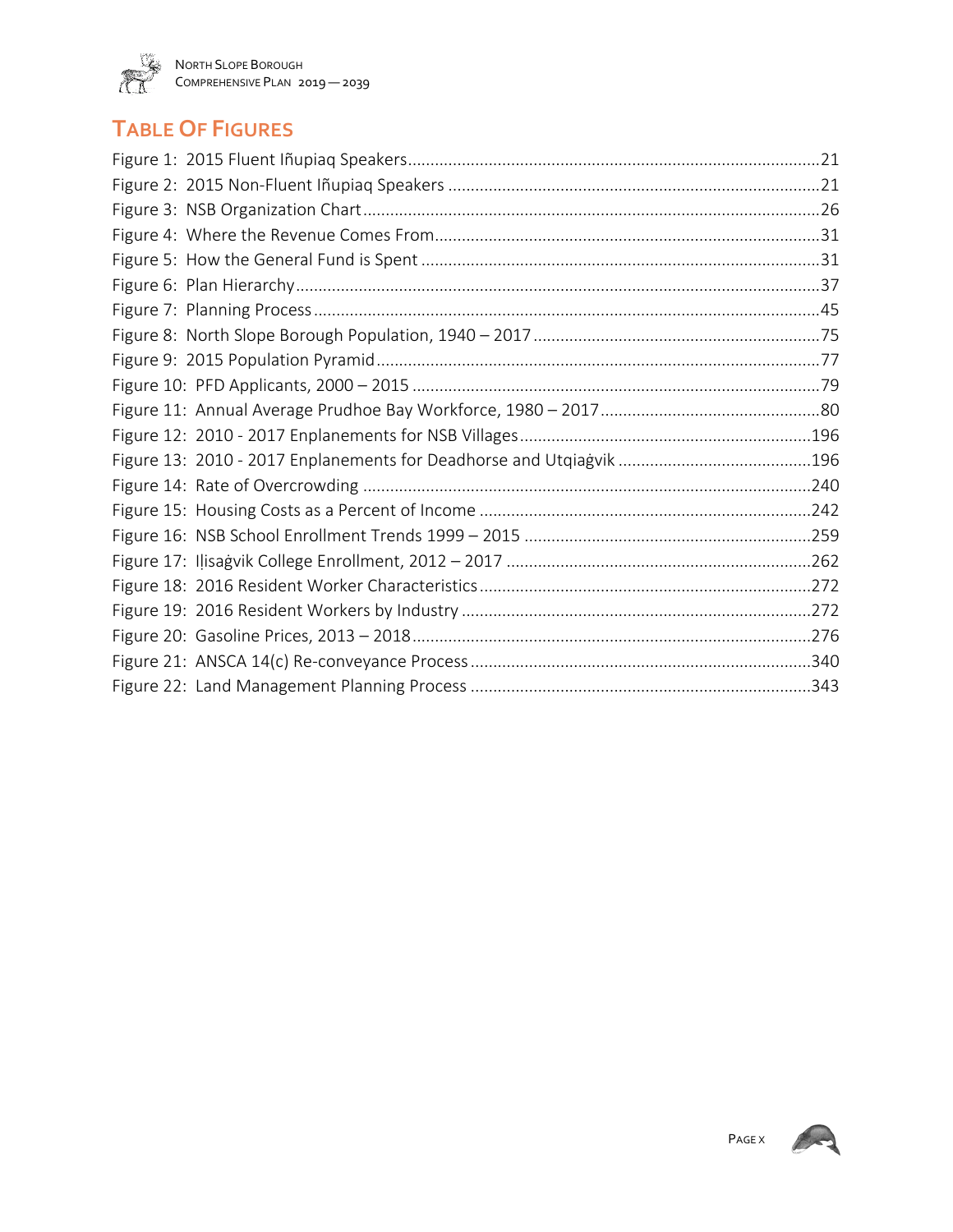

### **TABLE OF TABLES**

| Table 10: High Growth Population Projections, Five, Ten, and Twenty Years82              |  |
|------------------------------------------------------------------------------------------|--|
|                                                                                          |  |
|                                                                                          |  |
|                                                                                          |  |
|                                                                                          |  |
|                                                                                          |  |
|                                                                                          |  |
|                                                                                          |  |
|                                                                                          |  |
| Table 19: Historical and Design Flowrates for Water and Wastewater Treatment Facility162 |  |
|                                                                                          |  |
|                                                                                          |  |
|                                                                                          |  |
|                                                                                          |  |
|                                                                                          |  |
|                                                                                          |  |
|                                                                                          |  |
|                                                                                          |  |
|                                                                                          |  |
|                                                                                          |  |
|                                                                                          |  |
|                                                                                          |  |
|                                                                                          |  |
|                                                                                          |  |
|                                                                                          |  |
|                                                                                          |  |
|                                                                                          |  |
|                                                                                          |  |
|                                                                                          |  |

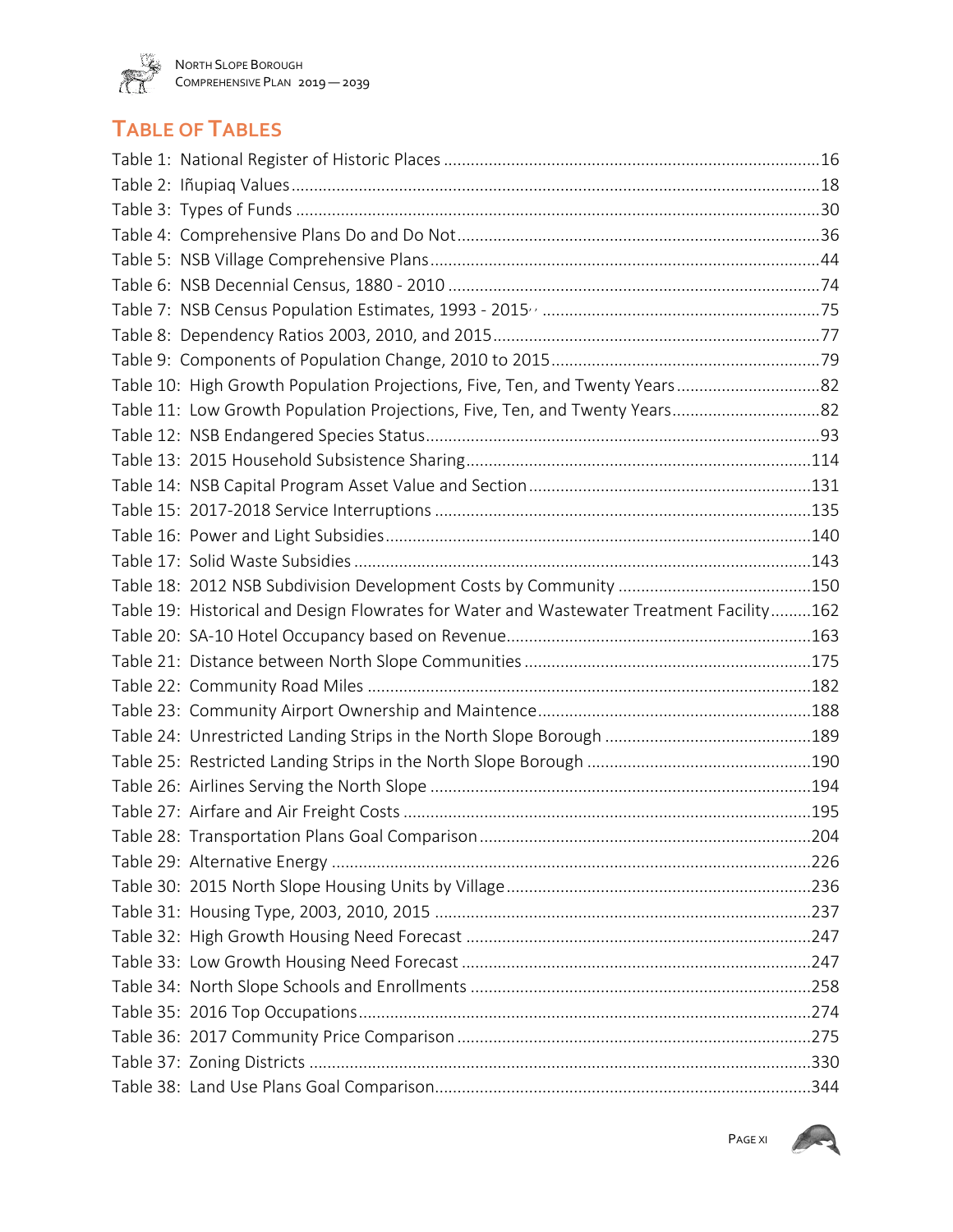

| Table 39: Land Use Management Plans / Special Areas within the North Slope347 |  |
|-------------------------------------------------------------------------------|--|
|                                                                               |  |
| Table 41: Wastewater and Sewage Treatment, Capacity, and Forecast 439         |  |
|                                                                               |  |
|                                                                               |  |
|                                                                               |  |
|                                                                               |  |
|                                                                               |  |
|                                                                               |  |
|                                                                               |  |

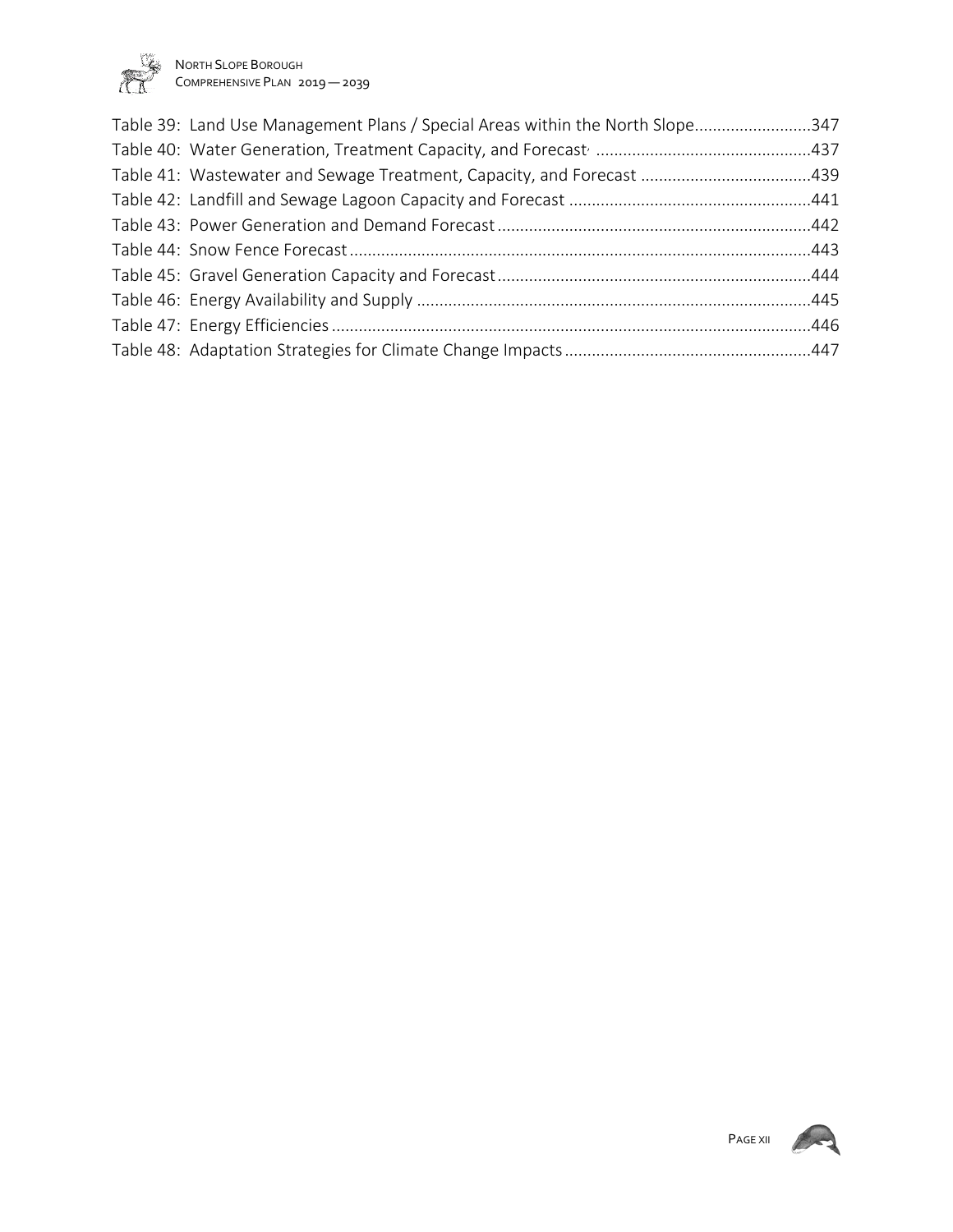

### **TABLE OF MAPS**

| Map 13: Known Undeveloped Oil and Gas Resources within the NPR-A 220 |  |
|----------------------------------------------------------------------|--|
|                                                                      |  |
|                                                                      |  |
|                                                                      |  |
|                                                                      |  |
|                                                                      |  |
|                                                                      |  |
|                                                                      |  |
|                                                                      |  |
|                                                                      |  |
|                                                                      |  |
|                                                                      |  |
|                                                                      |  |
|                                                                      |  |
|                                                                      |  |
|                                                                      |  |
|                                                                      |  |
|                                                                      |  |
|                                                                      |  |
|                                                                      |  |
|                                                                      |  |
|                                                                      |  |
|                                                                      |  |
|                                                                      |  |
|                                                                      |  |

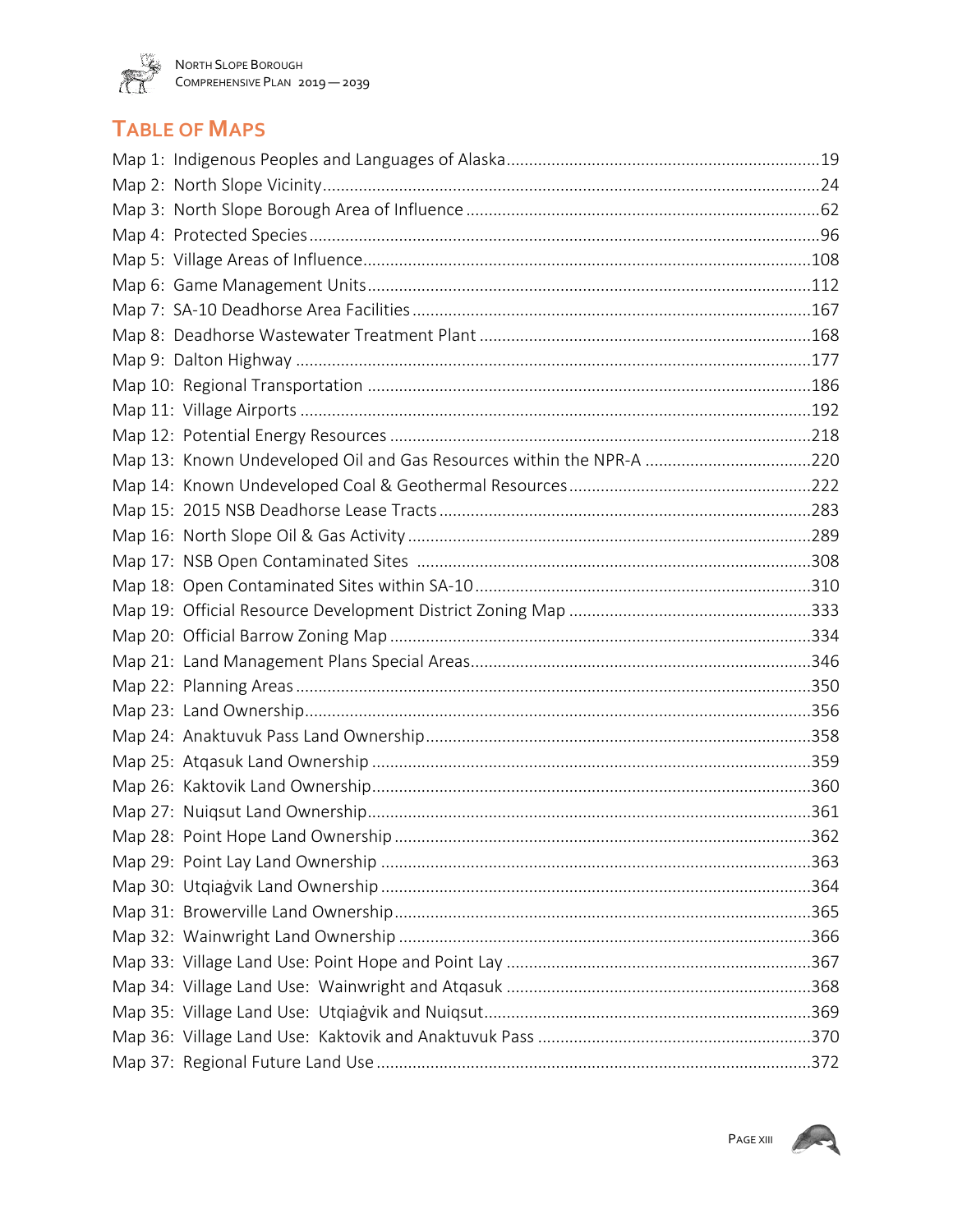

This page is intentionally left blank

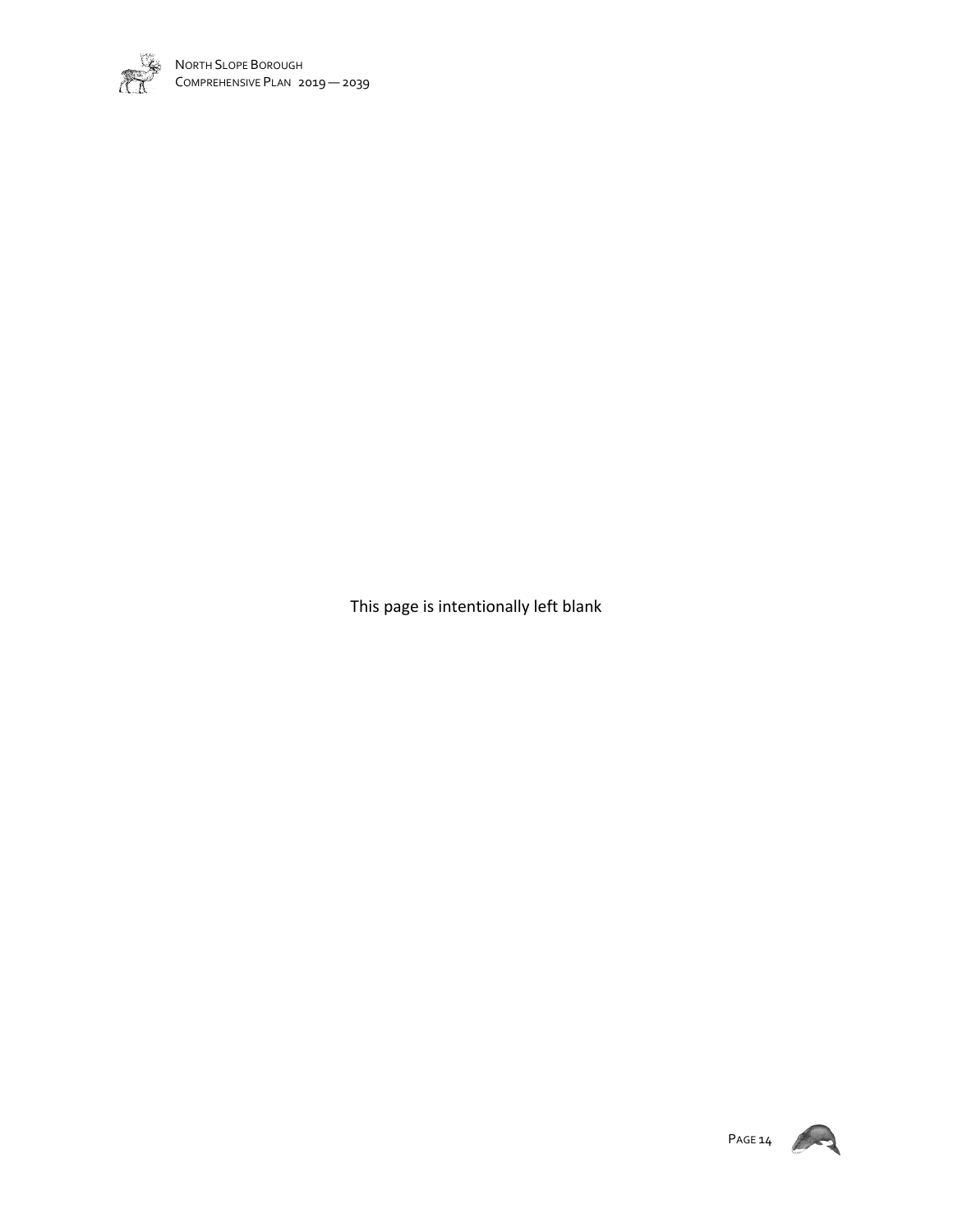

## <span id="page-14-0"></span>Acronyms

| ABWC         | Alaska Beluga Whale Committee                              |
|--------------|------------------------------------------------------------|
| ACC          | Alaska Administrative Code                                 |
| ACS          | Alaska Cellular Service                                    |
| ACS.         | <b>American Community Survey</b>                           |
| <b>ADEC</b>  | Alaska Department of Environmental Conservation            |
| ADF&G        | Alaska Department of Fish & Game                           |
| ADP          | Alpine Development Project                                 |
| AEA          | Alaska Energy Authority                                    |
| <b>AEWC</b>  | Alaska Eskimo Whaling Commission                           |
| <b>AFN</b>   | Alaska Federation of Natives                               |
| AHFC         | Alaska Housing Finance Corporation                         |
| AHRS         | Alaska Heritage Resource Survey                            |
| ANCSA        | Alaska Native Claims Settlement Act                        |
| ANILCA       | Alaska National Interest Lands Conservation Act            |
| ANMC         | Alaska Native Medical Center                               |
| ANSEP        | Alaska Native Science and Engineering Program              |
| ANTHC        | Alaska Native Tribal Health Consortium                     |
| ANWR         | Arctic National Wildlife Refuge                            |
| APSC         | Alyeska Pipeline Service Company                           |
| ARCO         | <b>Atlantic Richfield Company</b>                          |
| ARDOR        | Alaska Regional Development Organizations                  |
| AS           | Alaska Statute                                             |
| <b>ASLA</b>  | Accelerated Second Language Acquisition                    |
| ASNA         | <b>Arctic Slope Native Association</b>                     |
| ASRC         | Arctic Slope Regional Corporation                          |
| ASTAC        | Arctic Slope Telephone Association Cooperative             |
| <b>ASTAR</b> | Arctic Strategic Transportation and Resources              |
| <b>ATV</b>   | All-Terrain Vehicle                                        |
| AWIC         | Arctic Women in Crisis                                     |
| <b>BEES</b>  | <b>Building Energy Efficiency Standard (AHFC)</b>          |
| BEO          | <b>Barrow Environmental Observatory</b>                    |
| BFP          | <b>Belt Filter Press</b>                                   |
| BIA          | <b>Bureau of Indian Affairs</b>                            |
| BIF          | <b>Best Interest Findings</b>                              |
| <b>BLM</b>   | <b>Bureau of Land Management</b>                           |
| <b>BOEM</b>  | Bureau of Ocean Energy Management                          |
| ΒP           | <b>British Petroleum</b>                                   |
| BTU          | <b>British Thermal Unit</b>                                |
| <b>BUECI</b> | Barrow Utilities and Electric Cooperative, Inc.            |
| C-Plan       | Oil Discharge Prevention and Contingency Plan (also ODPCP) |
| C&D          | <b>Construction &amp; Demolition</b>                       |
| CAA          | <b>Conflict Avoidance Agreement</b>                        |
| CAFF         | Conservation of Arctic Flora and Fauna                     |
| <b>CCDF</b>  | Child Care Development Fund                                |
|              |                                                            |

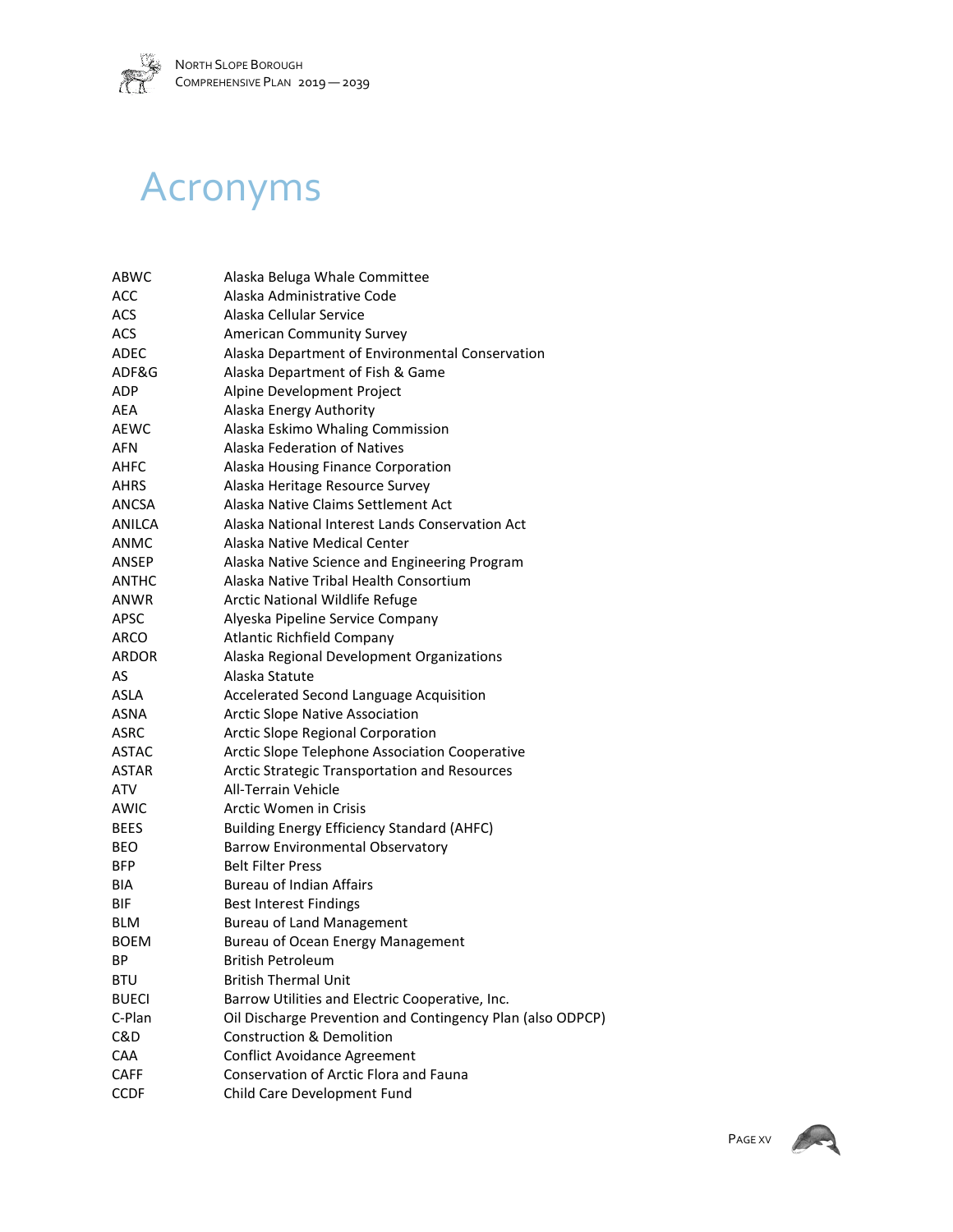

| <b>CCHRC</b>    | <b>Cold Climate Housing Research Center</b>                                 |
|-----------------|-----------------------------------------------------------------------------|
| <b>CCP</b>      | Corridor Partnership Plan                                                   |
| <b>CDR</b>      | <b>Concept Design Reports</b>                                               |
| <b>CEDS</b>     | Comprehensive Economic Development Strategies                               |
| <b>CEU</b>      | <b>Continuing Education Unit</b>                                            |
| <b>CFD</b>      | Cubic Feet per Day                                                          |
| <b>CFR</b>      | Code of Federal Regulations                                                 |
| <b>CHAP</b>     | Community Health Aide Program                                               |
| <b>CHP</b>      | <b>Combined Heat and Power Systems</b>                                      |
| <b>CIPM</b>     | NSB Capital Improvement Program Management                                  |
| cm              | Centimeter                                                                  |
| <b>CNG</b>      | <b>Compressed Natural Gas</b>                                               |
| <b>CPAI</b>     | ConocoPhillips Alaska, Inc.                                                 |
| <b>CPR</b>      | cardiopulmonary resuscitation                                               |
| <b>CWAT</b>     | <b>Community Winter Access Trails</b>                                       |
| <b>CY</b>       | <b>Cubic Yards</b>                                                          |
| <b>CYS</b>      | Children & Youth Services                                                   |
| <b>CZMA</b>     | Coastal Zone Management Act                                                 |
| <b>DARE</b>     | Drug Abuse Resistance Education                                             |
| <b>DBE</b>      | Disadvantaged Business Enterprise                                           |
| <b>DCCED</b>    | State of Alaska Department of Commerce, Community, and Economic Development |
| <b>DCRA</b>     | Division of Community and Regional Affairs                                  |
| DEW Line        | Distant Early Warning Line                                                  |
| <b>DLMW</b>     | Division of Mining, Land, and Water                                         |
| <b>DNR</b>      | Alaska Department of Natural Resources                                      |
| DO&G            | Department of Oil and Gas                                                   |
| <b>DOD</b>      | Department of Defense                                                       |
| DOT&PF          | Alaska Department of Transportation and Public Facilities                   |
| <b>DPS</b>      | <b>Distinct Population Segment</b>                                          |
| DR&R            | Dismantlement, removal and restoration                                      |
| E&P             | <b>Exploration and Production</b>                                           |
| EA              | <b>Environmental Assessment</b>                                             |
| <b>EECBG</b>    | <b>Energy Efficiency Block Grant</b>                                        |
| EEZ             | <b>Exclusive Economic Zone</b>                                              |
| EGIDS           | Expanded Graded Intergenerational Disruption Scale                          |
| EIS             | <b>Environmental Impact Statement</b>                                       |
| EPA             | <b>Environmental Protection Agency</b>                                      |
| <b>ESA</b>      | <b>Endangered Species Act</b>                                               |
| EQ              | Equalization                                                                |
| EWC             | <b>Eskimo Walrus Commission</b>                                             |
| <b>FAST Act</b> | Fixing America's Surface Transportation Act                                 |
| <b>FHWA</b>     | Federal Highway Administration                                              |
| <b>FLPMA</b>    | Federal Land Use Policy and Management Act                                  |
| <b>FMR</b>      | Fair Market Rental                                                          |
| <b>FUDS</b>     | Formerly Used Defense Sites                                                 |
| FY              | <b>Fiscal Year</b>                                                          |
| GCI             | General Communication, Inc.                                                 |
| GP              | <b>General Permit</b>                                                       |
| GPD             | Gallons per Day                                                             |
| GPS             | <b>Global Positioning System</b>                                            |
| <b>HIA</b>      | <b>Health Impact Assessment</b>                                             |
| <b>HUD</b>      | United States Department of Housing and Urban Development                   |
|                 |                                                                             |

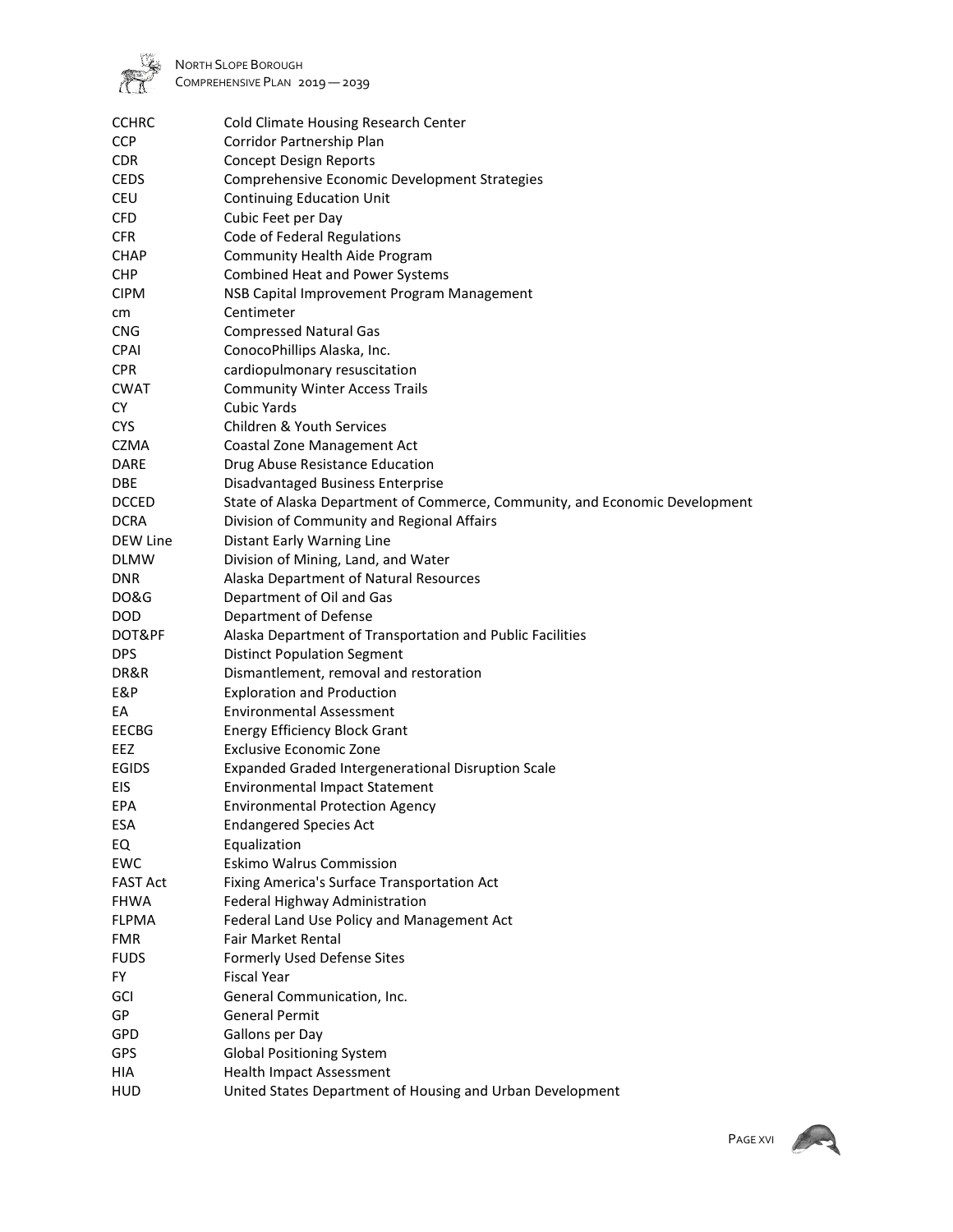

| IBH            | Integrated Behavioral Health                                  |
|----------------|---------------------------------------------------------------|
| <b>ICAS</b>    | Iñupiat Community of the Arctic Slope                         |
| ICC            | Inuit Circumpolar Conference                                  |
| <b>IHBG</b>    | Indian Housing Block Grant                                    |
| <b>IHLC</b>    | Iñupiat History, Language and Culture Department              |
| IHS.           | <b>Indian Health Service</b>                                  |
| ILF            | Iñupiag Learning Framework                                    |
| <b>ILMA</b>    | Interagency Land Management Agreement                         |
| <b>IRA</b>     | Indian Reorganization Act                                     |
| <b>IRR</b>     | Indian Reservation Roads                                      |
| <b>ISC</b>     | Ice Seal Committee                                            |
| <b>IWC</b>     | International Whaling Commission                              |
| <b>JCAHO</b>   | Joint Commission on Accreditation of Healthcare Organizations |
| KIC            | Kaktovik Iñupiat Corporation                                  |
| KIC            | Kuparak Industrial Center                                     |
| kWh            | Kilowatt Hour                                                 |
| LMR            | Land Management Regulation                                    |
| LNG            | Liquefied Natural Gas                                         |
| M&O            | Maintenance and Operations                                    |
| <b>MBTA</b>    | <b>Migratory Bird Treaty Act</b>                              |
| mm             | Millimeter                                                    |
| mmcfd          | Million Cubic Feet per Day                                    |
| <b>MMPA</b>    | <b>Marine Mammal Protection Act</b>                           |
| МP             | Milepost                                                      |
| <b>MTFA</b>    | Medical Travel and Funeral Assistance                         |
| <b>MYAC</b>    | Mayor's Youth Advisory Council                                |
| <b>NAHASDA</b> | Native American Housing Assistance and Self-Determination Act |
| <b>NARL</b>    | Naval Arctic Research Laboratory                              |
| <b>NEA</b>     | <b>National Education Association</b>                         |
| NEPA           | National Environmental Policy Act                             |
| <b>NGO</b>     | Non-governmental organizations                                |
| nm             | <b>Nautical Miles</b>                                         |
| <b>NMFS</b>    | <b>National Marine Fisheries Service</b>                      |
| <b>NNGP</b>    | Nuiqsut Natural Gas Pipeline                                  |
| <b>NOAA</b>    | National Oceanic and Atmospheric Administration               |
| Non-RACM       | Non-Regulated Asbestos Containing Material                    |
| NPR-A          | National Petroleum Reserve - Alaska                           |
| <b>NPS</b>     | <b>National Park Service</b>                                  |
| <b>NRHP</b>    | National Register of Historic Places                          |
| <b>NSB</b>     | North Slope Borough                                           |
| <b>NSBMC</b>   | North Slope Borough Municipal Code                            |
| <b>NSBSD</b>   | North Slope Borough School District                           |
| <b>NSMP</b>    | North Slope Management Plan                                   |
| <b>NSSRR</b>   | North Slope Subsistence Rural Region                          |
| <b>NVB</b>     | Native Village of Barrow                                      |
| <b>NVPH</b>    | Native Village of Point Hope                                  |
| ОC             | <b>Olgoonik Corporation</b>                                   |
| <b>ODPCP</b>   | Oil Discharge Prevention and Contingency Plan (also C-Plan)   |
| <b>PAR</b>     | Project Analysis Report                                       |
| <b>PARS</b>    | Port Access Route Study                                       |
| PCE            | Power Cost Equalization                                       |
| PET-4          | Naval Petroleum Reserve No. 4                                 |